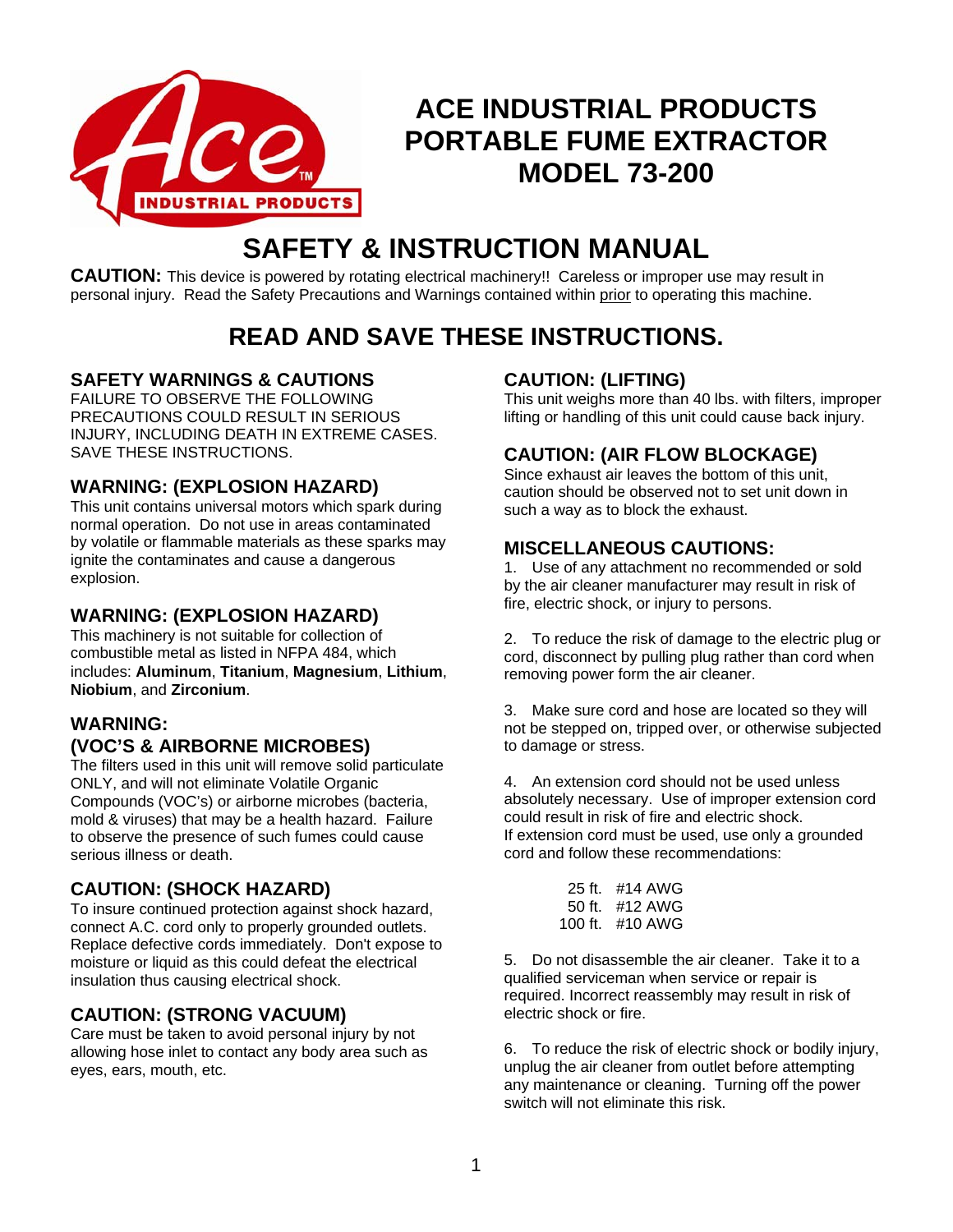#### **THEORY OF OPERATION**

This unit is a lightweight, portable air cleaner employing two thermally protected, high performance, flow through vacuum motors producing very high velocity air flow through the unit. By utilizing a large (2 1/2") inlet plus a variety of collecting nozzles and fittings, fine solid particulate material and smoke may be removed from the air by the filter media.

An initial spark trap collects large particles before they reach the pre-filter. An easy to empty tray is attached to the front cover to enable the removal of the large particles collected by the spark trap without removing the filters. This trap further isolates the filters from sparks in the case of a welding operation.

Upon leaving the trap, the air is passed through a one inch (1") thick, 20 - 35% efficient pre-filter. This pre-filter is designed to catch the larger particles leaving the trap. This relatively inexpensive pre-filter prevents the more expensive main filter from becoming quickly clogged. The pre-filter may be changed several times before the main filter needs to be changed.

#### **All factory furnished filters have a U.L. class II rating and using any filters other than those specified for this unit is not recommended.**

Use of any product other than that recommended by the manufacturer will void the warranty.

The main (or final) filter may be selected from three (3) grades available, depending upon the level of performance desired. All of these are high efficiency multi-flow filters which feature extended surface area for long life in high velocity filtration systems.

Selection of the filter best suited for the job should be discussed with a dealer or a factory representative.

A "clogged" filter light, actuated by a differential pressure switch is an integral part of the unit. When the filters become clogged, the light will illuminate. At this point, the filters should be changed. Depending upon the application, the pre-filter can be changed several times before the main filter must be changed. Changing the pre-filters regularly can extend the useful life of the final filter up to 50%.

#### **GENERAL MAINTENANCE**

ONLY QUALIFIED SERVICE TECHNICIANS SHOULD MAKE REPAIRS TO THIS UNIT.

DO NOT REPLACE THESE MOTORS WITH MOTORS OTHER THAN THOSE RECOMMENDED BY THE MANUFACTURER.

#### **UNPACKING**

Carefully inspect the unit for concealed damage that may have occurred during shipping and handling. If any damage is found, immediately contact the freight company. Make sure that there are no dents in the housing, as they will prevent the filters from sliding into the units smoothly. If there is no evidence of damage, remove the end cover by releasing the two rubber latches. Removal of the front cover will allow inspection of the inside of the unit.

After unpacking the machine, check to see that the following parts and accessories are present:

- (1) 10' Flexible Hose
- (1) Flexible Metal Hose/Magnetic Base Component Parts. (See Figure 2 For Individual Parts Included)
- (1) Slot Nozzle
- (1) Pre-filter

#### **INSTALLATION** (See Figure 1)

- 1. Unpack a main filter and note the main filter has a 1/8" thick black rubber gasket on the outlet end. Please also note that the filter has an airflow direction arrow placed on one of the edges. Insert the filter, gasket first, into the machine with the arrow pointing toward the rear of the unit, away from the inlet end. Make sure that the filter media folds run vertically. If they do not, remove the filter and rotate it 90°.
- 2. Place the pre-filter directly against the main filter with the wire supported side toward the main filter and the media folds again running vertically.
- 3. Replace the front cover/spark trap assembly and re-latch the cover using the rubber latches.
- 4. Connect the unit to the power source and test the operation of the unit by turning it ON with the On/Off switch. Should the motors not start, or should the machine make unusual noises, immediately turn the machine off and seek trained maintenance personnel. Once the test is complete, turn the unit back OFF.
- 5. Attach the hose to the inlet.
- 6. Assemble the flexible metal hose and nozzle per Figure 2.
- 7. Connect the hose/nozzle combination assembled in Step 6 above to the machine with the 10' flexible hose and the supplied coupling.

This completes the basic assembly of your unit. Depending upon the accessories ordered and the logistics of the work place, the installation configuration may vary.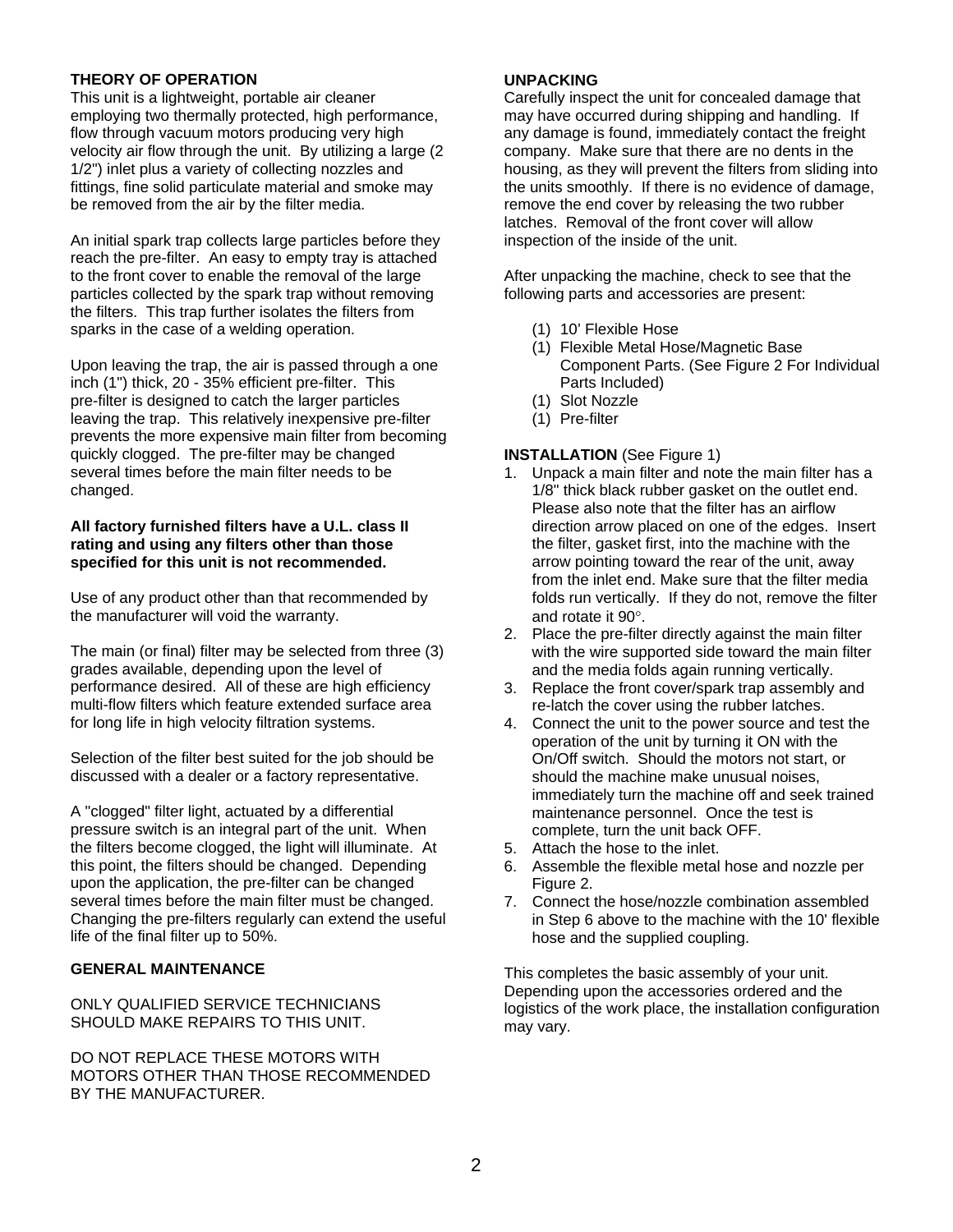





#### **OPERATION**

Your Ace Industrial Products machine is designed as a source capture device, i.e., it is intended to eliminate smoke and particulate at their point of origin. Keeping this in mind, the machine should be operated in the following manner:

Reread the section on Safety Warnings & Cautions before proceeding any further.

1. Place the machine on a flat, level surface. Pick a location that will allow unrestricted flow of the exhaust air to the atmosphere.

2. For units with wheels or casters, lock the wheels or block the wheels.

3. Place the collection nozzle as close to the work as practical without interfering with the operator. Secure the nozzle if necessary.

4. Using the ON/OFF switch, turn the machine on. Should the not start, or should make unusual noises, immediately turn the machine off and seek trained maintenance personnel. Do not continue to use the unit.

5. Upon completion of the specific manufacturing or welding operation, turn the machine off. Continuous running of the nit will reduce the life of the filter and the motor brushes as well as increase utility cost.

6. When the "clogged" filter light indicated that the filter is clogged, turn the machine off and remove power cord from its power source.

See the section on installation and use the reverse process to remove the dirty filters. Reinstall the new filter and reconnect the machine to its power source.

#### **MAINTENANCE & REPLACEMENT PARTS FILTERS:**

As previously stated in the "Theory of Operation" section of this manual, the "clogged" filter indicator light will light whenever the differential pressure across the filter indicates that the filter is clogged. When opening the unit, there are no vacuum hoses to disconnect since the pressure sensing is accomplished by measuring at the inlet and inside the suction chamber. The differential pressure trip point is preset and is not field adjustable.

If the "clogged" filter light should light, the pre-filter should be changed first, since it is the less expensive of the two. **By changing the pre-filter on a regular basis, the main filter will last up to 50% longer in most applications**. If the light still lights after the prefilter is changed, the main filter is clogged and must be changed.